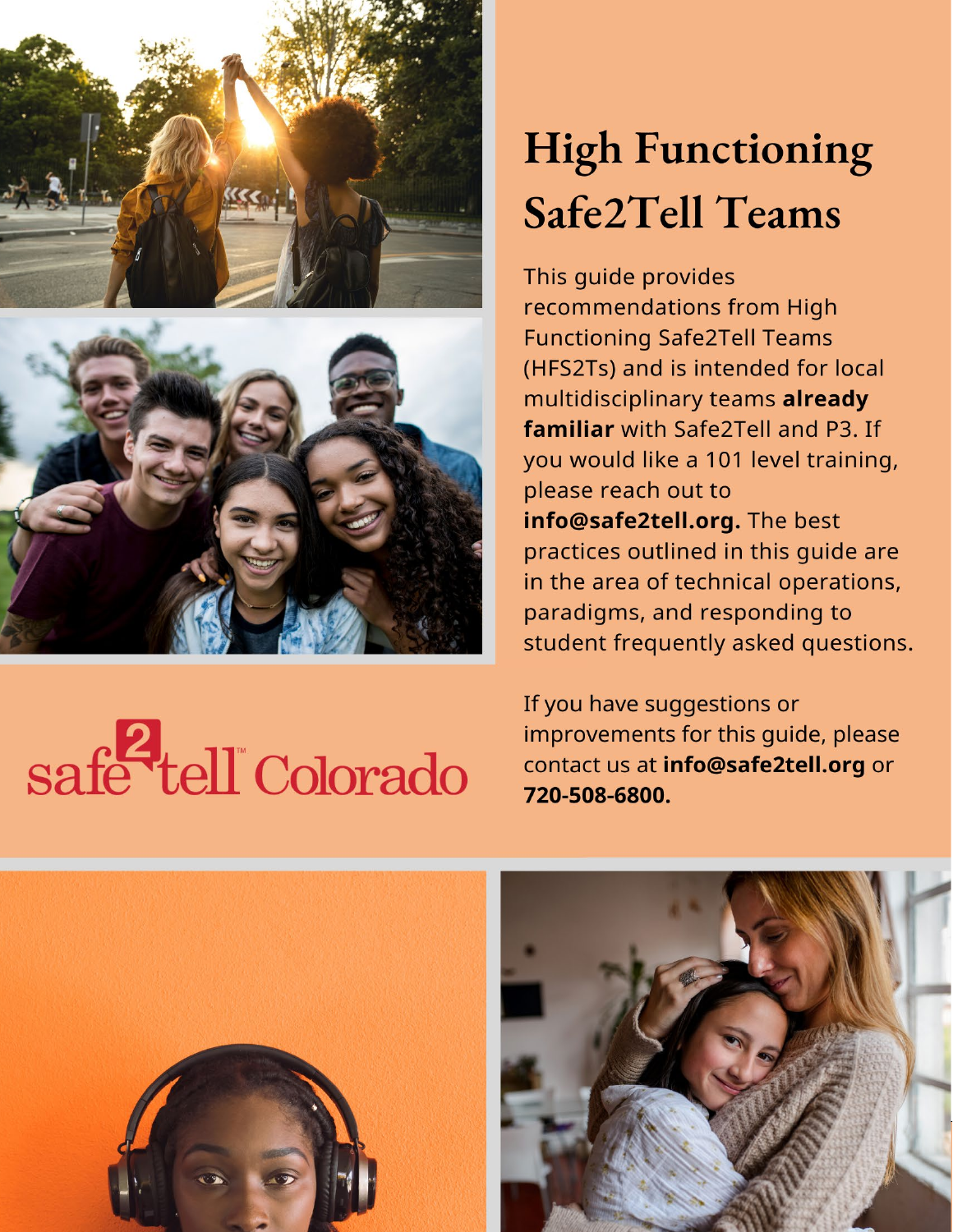### **I. Technical Operations**

Technical Operations are how Safe2Tell multidisciplinary teams maximize and streamline coordinated efforts in the P3 system.

**Utilize the Disposition tab to view and update In-Progress Notes.** More than just checking the boxes, teams share notes relevant to the investigation. This can include, but is not limited to:

- Law Enforcement entering the Call For Service (CFS) Number for the school team to cross reference if needed.
- welfare check or law enforcement contact because of a Safe2Tell tip, in P3. • Law Enforcement copying/pasting information from internal reports about the result of a
- Asking Safe2Tell Dispatch to ask the reporter specific questions via Two Way Dialogue.

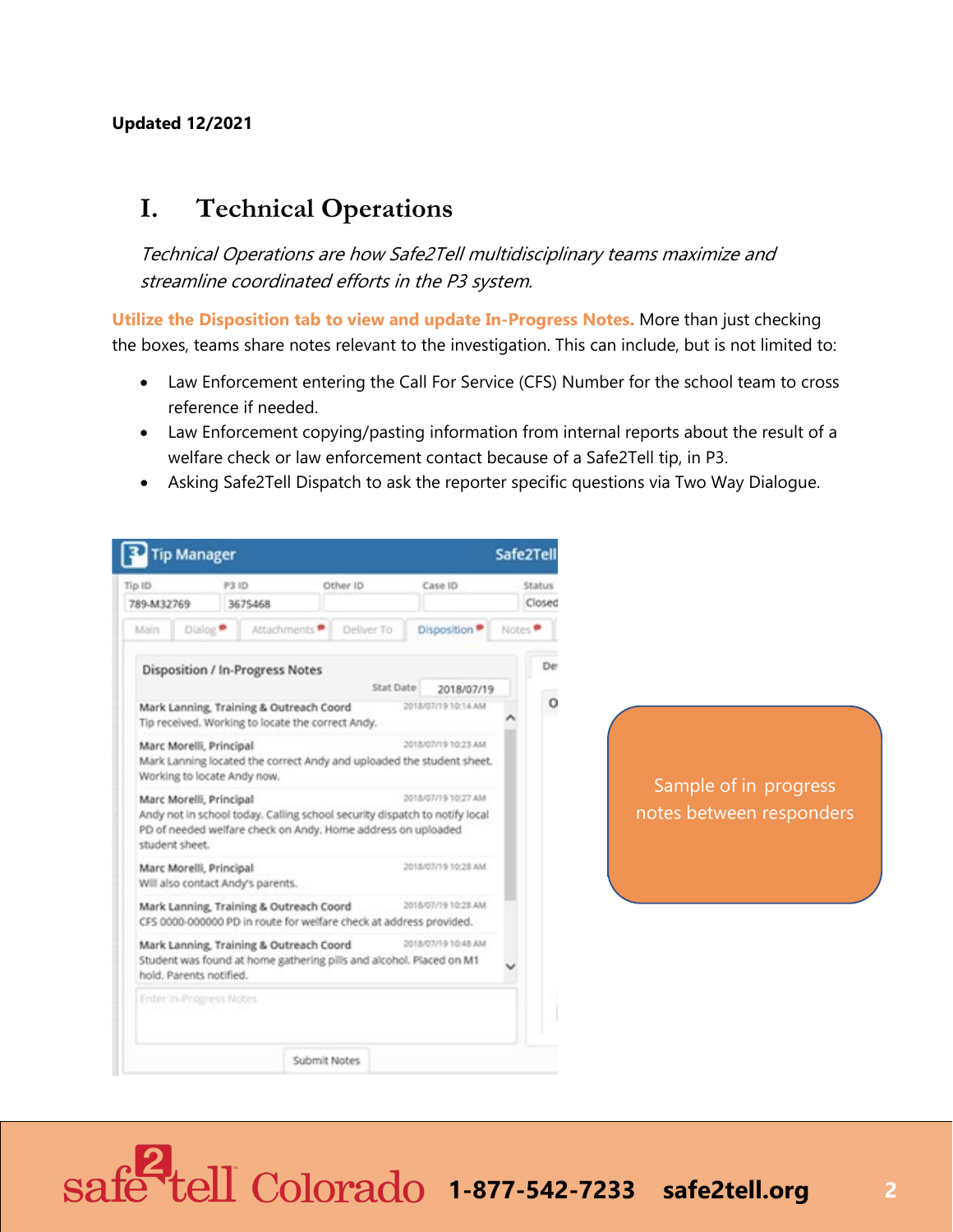until it is closed out. Effective Safe2Tell Teams close out tips in a timely fashion. To close out a **Tips are quickly and consistently closed out.** Safe2Tell does not consider an event resolved tip, change the drop-down menu near the top of the window to closed.

|        | $\frac{3}{2}$ Tip Manager |                   |          |         | Safe2Tell Colorado |                   |  |
|--------|---------------------------|-------------------|----------|---------|--------------------|-------------------|--|
| Tip ID |                           | P <sub>3</sub> ID | Other ID | Case ID | <b>Status</b>      | <b>Event Type</b> |  |
|        |                           |                   |          |         | Closed             | $\checkmark$      |  |

**One contact point to close out tips.** Information sharing is central to the Safe2Tell infrastructure. However, to eliminate group confusion, one designated individual should be the one to close out tips (or monitor that tips are closed out). This individual can be at the school, district, or law enforcement level.

**Intentionally teach team expectations.** Below are sample questions to consider when establishing policy or expectations. When should individuals take the lead on investigations? If a school has a SRO, when are they on a FYI basis and when are they expected to respond?

Senate Bill 21-081 *Measures to Prevent the Misuse of Safe2Tell* outlines a procedure for, "A **Maintain reporter anonymity.** Anonymity of the reporting party is a central feature of the Safe2Tell program and a motivating factor for students to break the Code of Silence and report. court-ordered production of records when local law enforcement, public safety agencies, or district attorneys determine probable cause a tipster used the program in the commission of false reporting of an emergency. The release of program materials is justified on balance in view of the probable violation and the program purpose of anonymity."

 pertinent information. The detail included in dispositions are sufficient that no additional **Narrate dispositions.** High functioning Safe2Tell teams continually work to eliminate silos of information. Narratives may include rationale for decisions, context of the student, and other context is required to comprehend the response to the tip.

 statute, Safe2Tell is happy to provide local multidisciplinary teams with any assistance needed. **Ask for assistance when needed.** From resetting P3 passwords to trainings on P3 and Safe2Tell

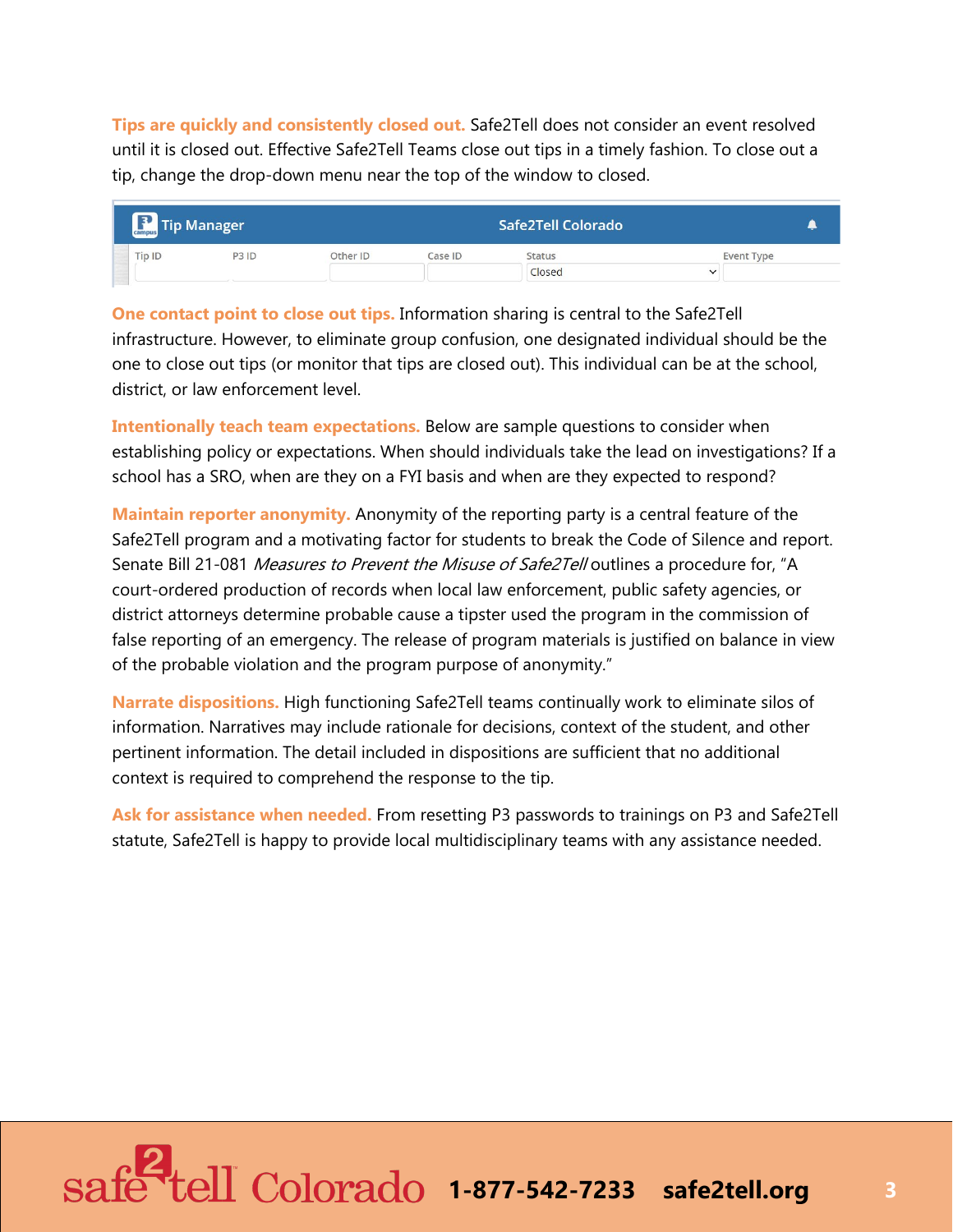### **II. Paradigms**

 tipsters. *P*rior to a challenging situation occurring, high functioning Safe2tell multidisciplinary teams take active steps towards maintaining positive attitudes around students and

### **1. High Functioning Safe2Tell Teams keep tip contents confidential**

Rather than sharing Safe2Tell as the source of information, use generic phrases like **"It was brought to our attention"** 

Remember that Safe2Tell tip contents cannot be disclosed (C.R.S. Section 24-31-601 et seq). Sharing tip contents (including forwarding or copying information in the tip to others) is not permitted (C.R.S. Section 24-31-607) to maintain tipster anonymity. If you need to assign someone else who did not receive the tip initially, please contact 1-877-542-7233 and request the reassignment.

- **Cross referencing a Safe2Tell report in other forms.** Only the Safe2Tell tip number may be entered in follow up documents (i.e., threat assessment) when necessary for cross reference.
- **Focus on solutions.** When Safe2Tell is disclosed in a conversation, individuals a conversation may move from resolving the concern to other matters. Individuals may wonder:
	- **If they can see the tip. Sharing tip contents verbatim is prohibited** (C.R.S 24-31-607 et seq.).
	- The identity of the tipster. Tipster anonymity is protected by statute (C.R.S 24-31-607 et seq.).

 resolving the issue of concern and away from a focus on the source of By not sharing the source of the information, the conversation is driven towards information. Ideally, a conversation around a Safe2Tell tip looks and feels identical as if the information came in via any other means.

### **2. High functioning Safe2Tell Teams believe all good faith tips are good tips**

- **Duplicate tips on an incident are the reflection of a healthy community** who is well trained with what to look out for and what to report. Although it can be burdensome, high functioning Safe2Tell teams celebrate the fact that multiple people noticed something and spoke up.
- **Unfounded tips are OK.** Our executive functioning doesn't fully develop until age 25. As such, we need to rely on students reporting anything that makes them feel unsafe. High functioning Safe2Tell Teams recognize they are the experts and can sift through the difference between credible and non-credible threats. They

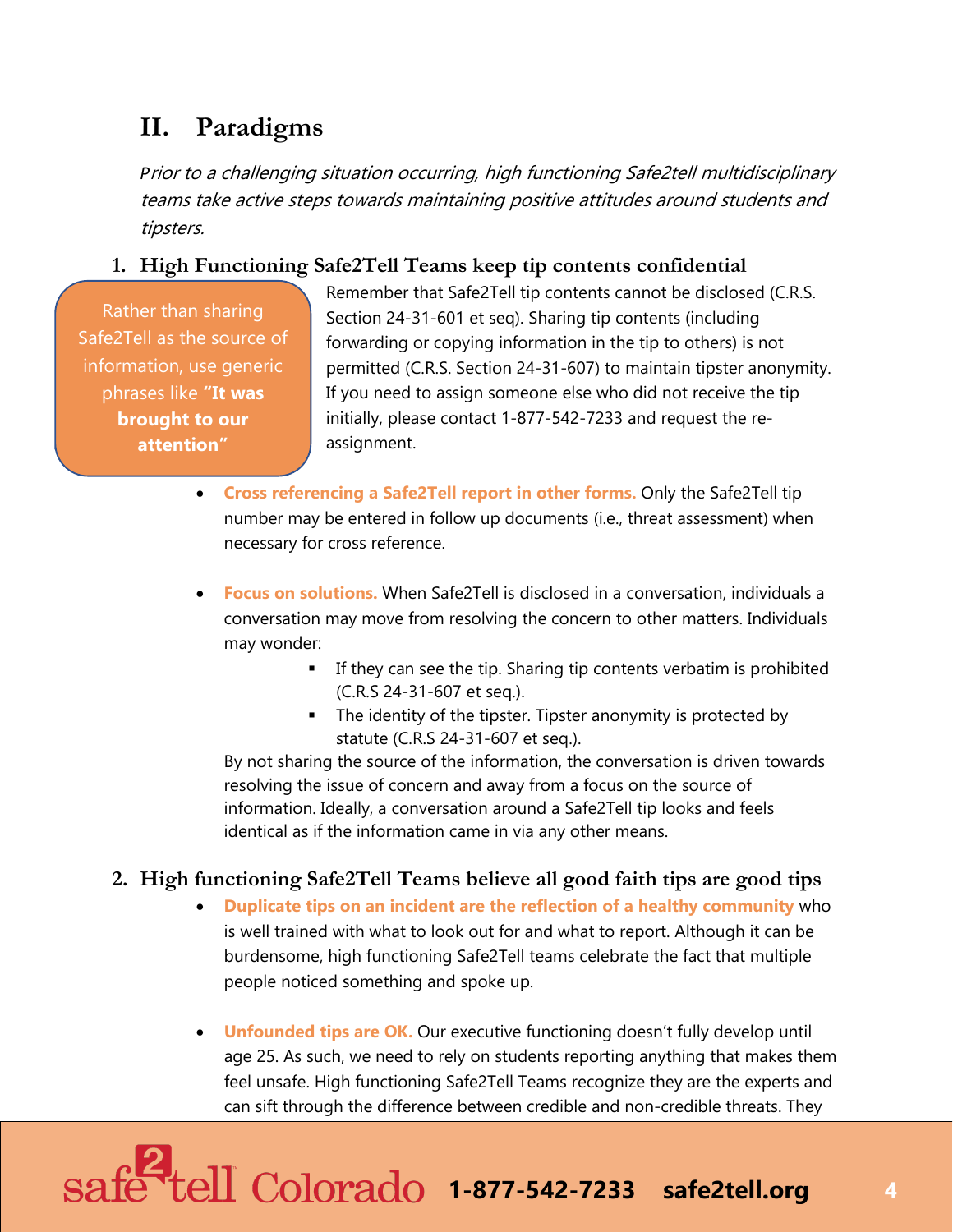don't place the burden on students to figure it out and encourage students to report if there is doubt.

- o For example, consider the hypothetical tip scenario: After the school shooting in Parkland in February 2018, fear was running high of a similar attack happening in our schools. A S2T Team received a tip of fear of a classmate being a school shooter because they were cross-eyed and "weird".
	- $\blacksquare$  This tip information alone may not call for a full threat assessment. However, the S2T Team recognized the value of the tip. The tipster, an elementary student, was afraid and feeling unsafe and knew where to report. This is a success.
- **Reporting relieves stress in the tipster.** Worrying about a classmate can be burdensome and affect the social, emotional, and academic performance of a student. Regardless of the quality of the tip, tipsters can release the burden of worrying alone about a situation.

### **3. High functioning Safe2Tell teams treat subpar tips as learning opportunities**

When misuse tips, false tips, and/or tips with little to no investigative value occur, high functioning teams:

- **Examine their assumptions** Continue to emphasize the positive messaging of Safe2Tell and do not overreact to disproportionately emphasize misuse. Best practice say educators should spend more time focusing on what to do than what not to do.
- **Explore the role school culture and climate plays into Safe2Tell.** Sometimes, there is a larger culture and climate issue that is manifesting itself through Safe2Tell reports
	- are designed to protect (keep people out of hurt or harm) and not to hurt (get someone in trouble, get revenge, get a laugh, etc.) o Examine the training students receive about Safe2Tell and ways to build awareness of the program for students. Reinforce that Safe2Tell reports
	- o If possible, tipsters submitting false tips may face school and/or law enforcement consequences

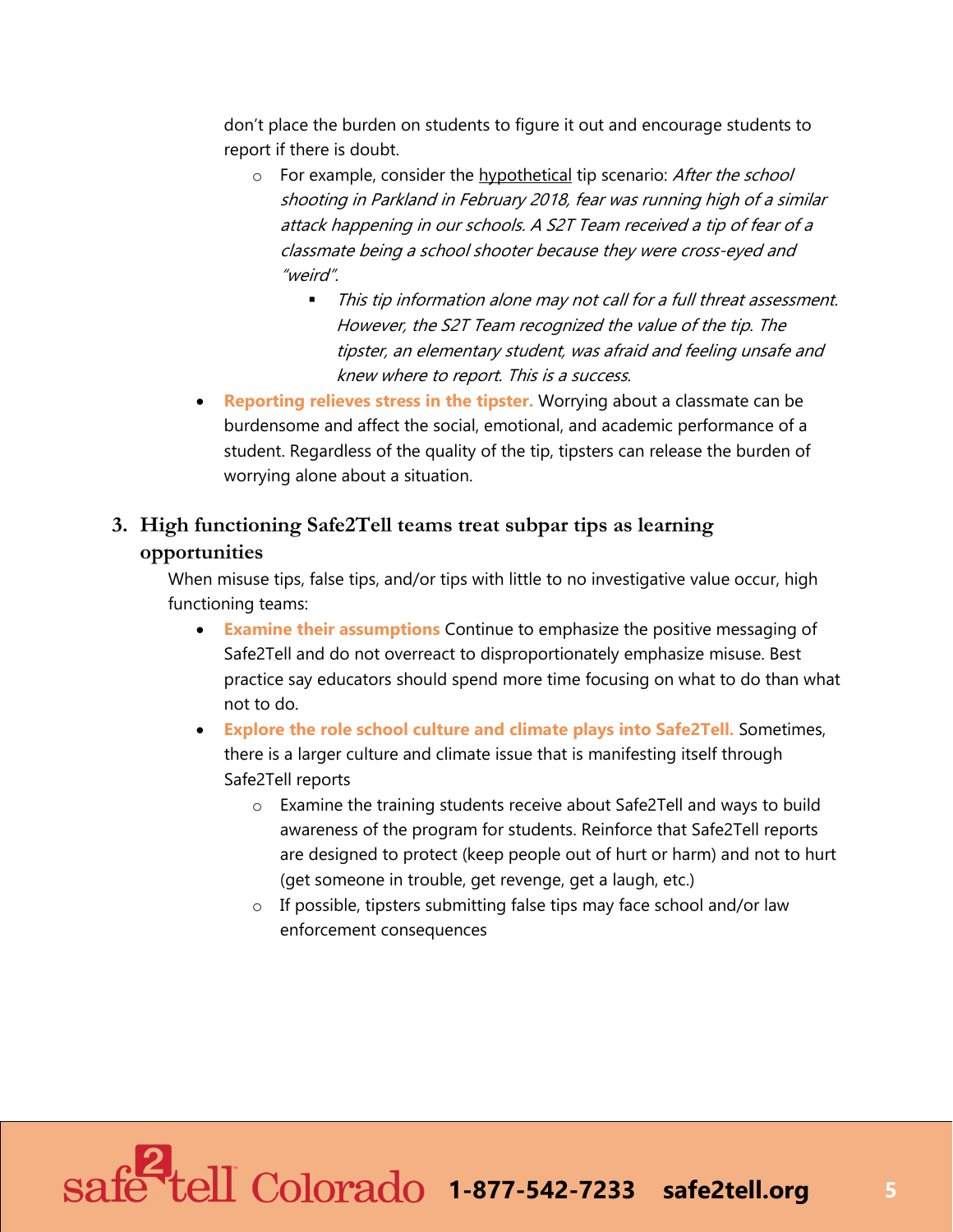### **4. High functioning Safe2Tell teams own their tips**

When lackluster tips regularly come in, rather than blaming students, high functioning teams examine the **school culture** and **Safe2Tell training efforts** 

- the information received calls for a suicide assessment • **Treat Safe2Tell Tips like any other tip.** For example, if based upon district policy, it should be implemented regardless of if the information came in via Safe2Tell, in person, or in another method.
- **All tips are taken seriously and investigated.** 
	- A tip was received from an elementary student who o For example, consider the hypothetical tip scenario: claimed he hadn't gotten his PBJ at home. The High Functioning Safe2Tell Multidisciplinary Team decided to be safe and dispatched a welfare check. The team found the student was a victim of neglect, a child abuse case was opened, and the student received additional services at school.
- **Creativity in investigating tips** 
	- o Consider how a High Functioning Safe2Tell Multidisciplinary Team would respond to the hypothetical scenario. In the case of a planned school attack tip received about a student who was looking at others cross-eyed and was acting "weird", the school principal conducted a routine spot assessment of the student the following day. In that spot assessment, the principal monitored the student's behavior. While the multidisciplinary team felt the description in the tip did not warrant a full threat assessment, the school investigated the tip appropriately.
- **Apply additional background information to investigation.** Often, the Safe2Tell multidisciplinary team has more contextual information than is contained in the tip itself. The team applies this background to respond accordingly.

### **5. Consistent and empathetic responses to student FAQs**

 messaging around the Safe2Tell program. This messaging is used by the team and is also High functioning Safe2Tell multidisciplinary teams develop and reinforce positive relayed to the larger community of trusted adults that support students and schools.

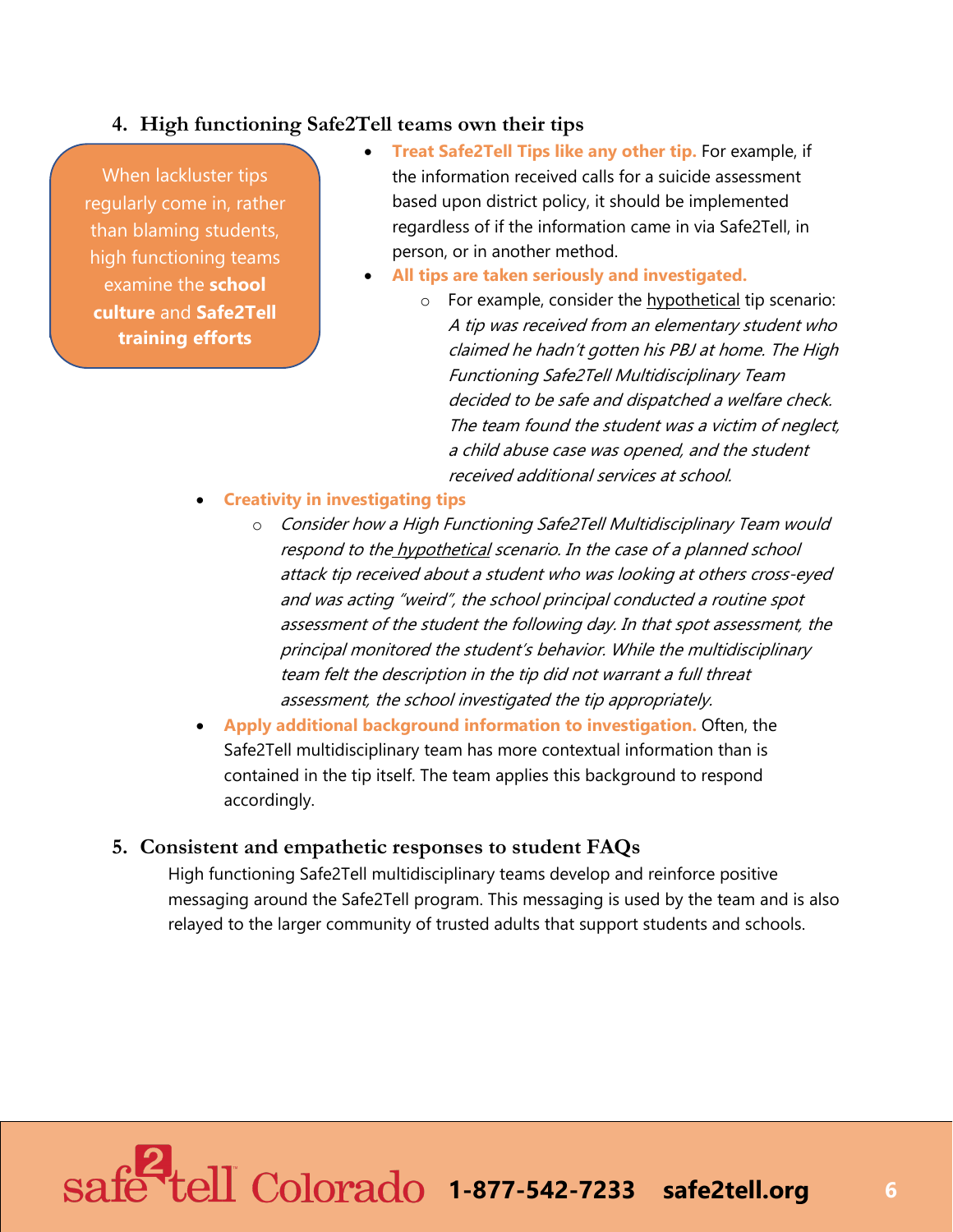"**Safe2Tell is like the mall.**  The mall is your one stop shop for anything you need. Safe2Tell is your one stop shop for student or school safety."

9<sup>th</sup> grade student

### • **Can I report \_\_\_\_\_\_\_\_\_\_\_\_\_ to Safe2Tell?**

- $\circ$  No need to answer the question directly. Safe2Tell is designed to be a "catch all" for safety. If we limit what students report, we are placing doubt on what can be reported. Instead, consider a response such as: "If this is something that makes you feel unsafe, first talk to a trusted adult. If you don't feel comfortable talking and want to be anonymous, or if it's after hours, report it to Safe<sub>2</sub>Tell<sup>"</sup>
- **What happens when I make a Safe2Tell report? Or, what happens if I report \_\_\_\_\_\_\_\_\_ to Safe2Tell?** 
	- $\circ$  The tips go to the same individuals as if you were to report this in person. As Restorative Practices as an intervention for bullying, RP may be used for a S2T such, they are handled the same. (For example, if your school does report just as it may be used for an in-person report).
- **Is it really anonymous? What if I'm the only one my friend told?** 
	- o Yes, it's anonymous.
	- example, a teacher may have noticed your friend behaving differently. o We don't disclose the source of the information when investigating. To your friend, it may have been an observation by someone in the community. For
- **If it's anonymous, can't students use it to make things up?** 
	- o Yes. This is important. It's **not** OK to make something up.

 and put ourselves out there to allow anonymous reporting if that's what it "We at this school take your safety seriously. We are willing to be vulnerable takes to keep bad things from happening to you. In fact, there's a whole community rallying around the school that receive the tips: law enforcement, the school district, mental health agencies, etc.

Safe2Tell tips should always be used to protect and not to hurt. Protect means we want to prevent bad or harmful things from happening. Hurt means our desire in reporting is to try to get someone in trouble, get revenge, get a laugh, etc. "

- $\circ$  Even if the tipster is anonymous, there may be other ways to investigate who made the report.
- $\circ$  However, it's OK if a tip comes back and is just a rumor, a misunderstanding, or unfounded. If you don't know, report it.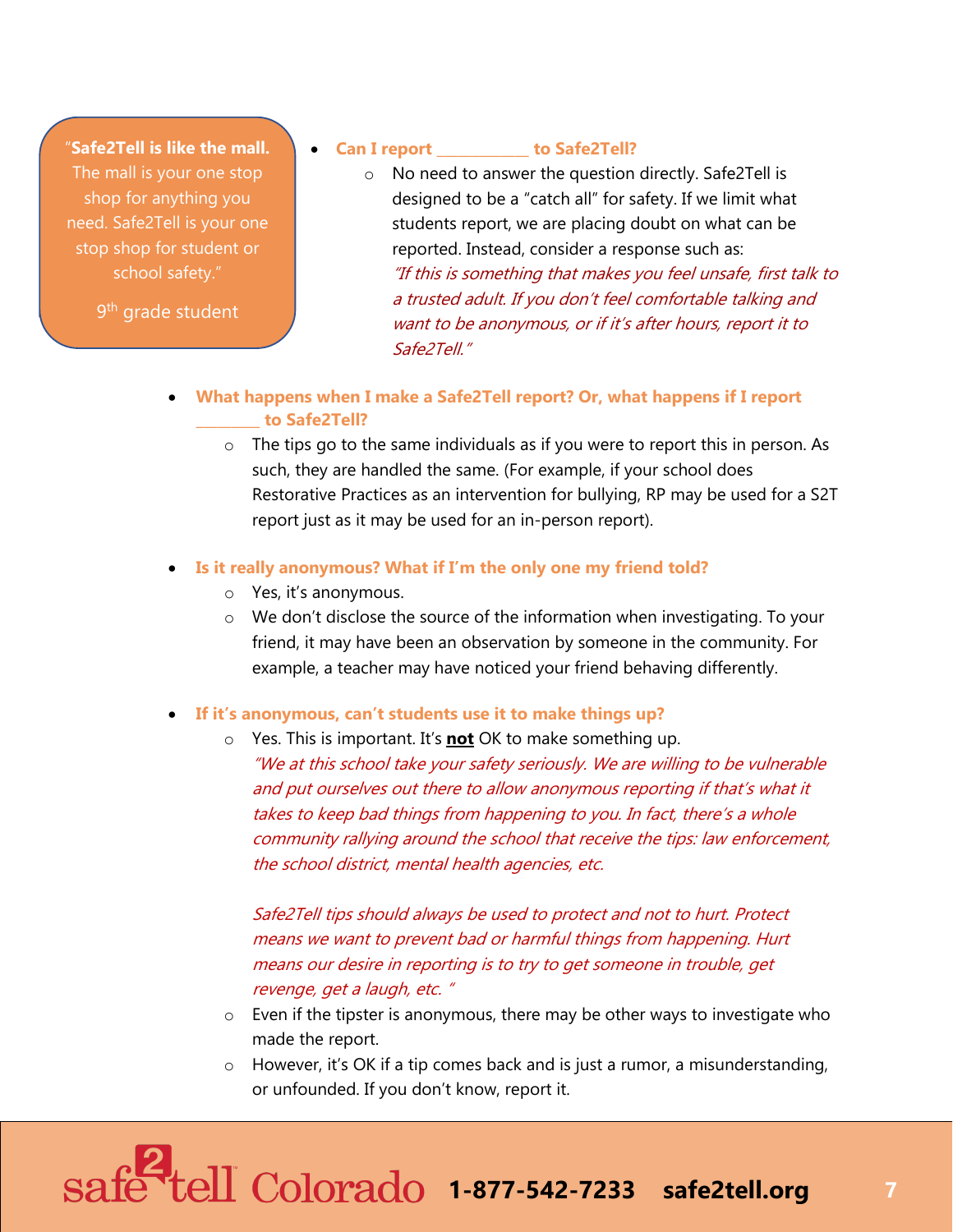### • **You overhear students joking "I'm going to Safe2Tell you…"**

- $\circ$  This happens sometimes and students are typically joking about it.
- "It seems like you may be confused about what unsafe behaviors are and o We'd recommend, in a compassionate tone to share: could be reported to Safe2Tell. Let's set a good example for our classmates

and be respectful of those that actually are struggling with serious things and need help from Safe2Tell."

 $\circ$  Briefly say the statement and then walk away/move on without waiting for a response. It's important to address the issue but not escalate it into something more than it needs to be.

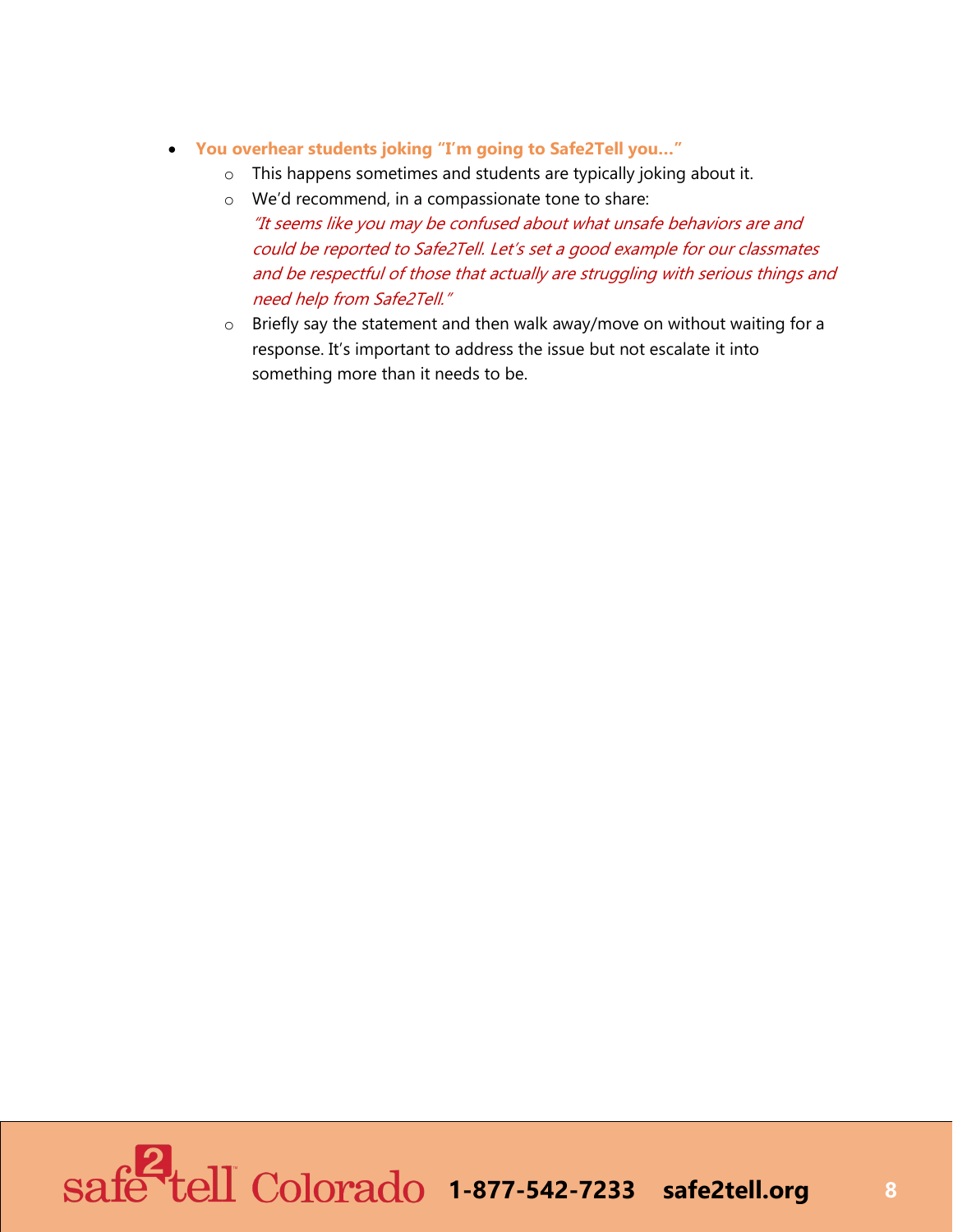### **III. Collaborate with resources as needed**

Safe2Tell encourages local partners to respond to Safe2Tell tips in the same fashion as if the information were received via other methods. The resources listed below can assist in this area and many other school safety topics.

### **i. Colorado School Safety Resource Center**



### **Overview:**

climates, and early intervention to prevent crisis situations. climates, and early intervention to prevent crisis situations.<br>We support schools and local agencies in their efforts to prevent, prepare for, The CSSRC provides free consultation, resources, training, and technical assistance to foster safe and secure learning environments, positive school respond to, and recover from all types of emergencies and crisis situations. Information and resources from the CSSRC are available to all schools, school officials, and community partners throughout the State of Colorado.

### **Contact:**

303.239.4435 or CDPS School Safety Center@state.co.us

[www.Colorado.gov/CSSRC](http://www.colorado.gov/CSSRC) 



### **Overview:**

The hardest part about getting help for a mental health, substance use or emotional concern is knowing where to start—especially when an issue reaches the point of crisis. Whether it's for you, or someone you know, Colorado Crisis Services provides immediate and confidential help, 24/7/365. Just call 844-493-